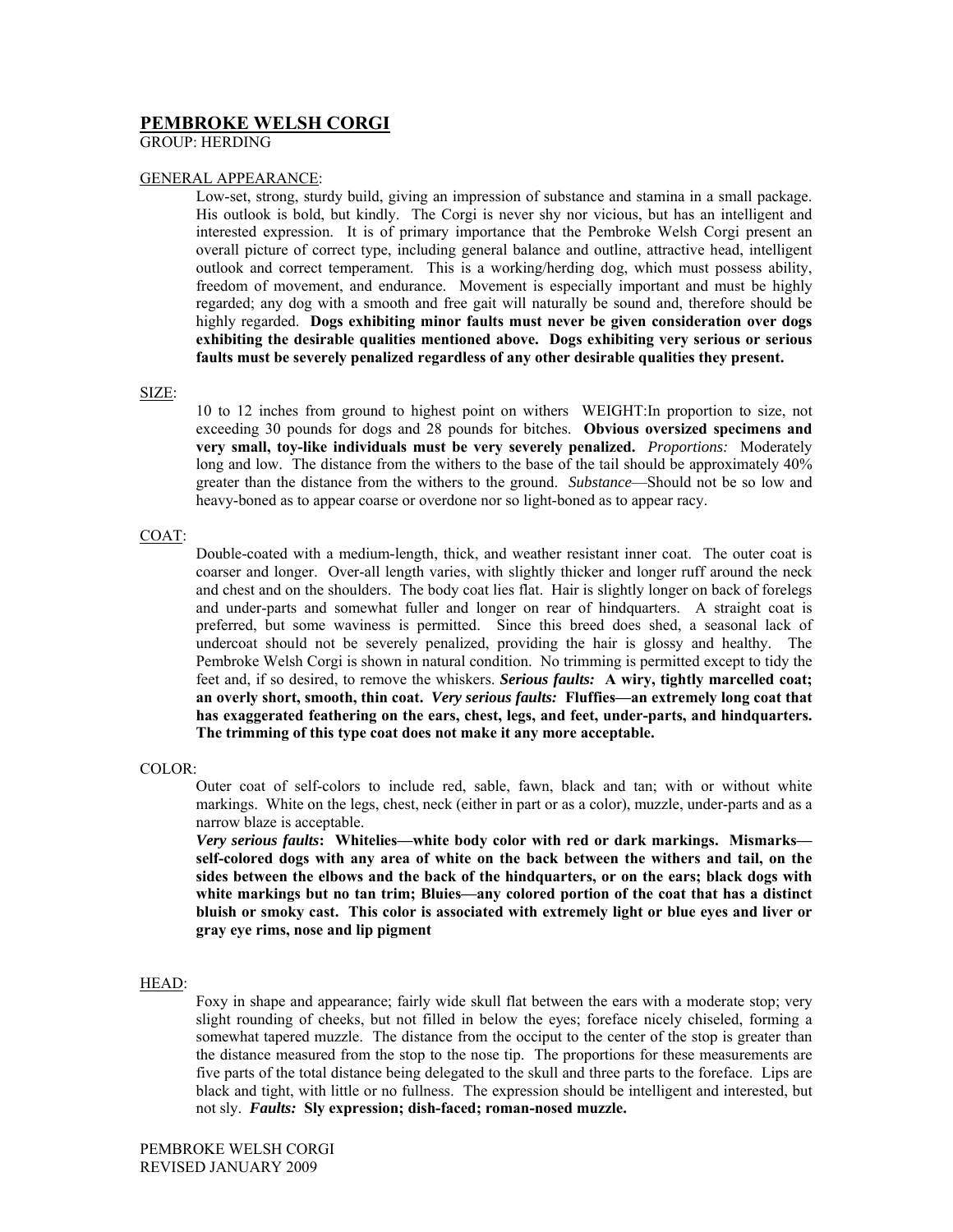Eyes: Medium-sized, oval, in variations of brown, which are in harmony with coat color. Dark eyes do enhance expression, but true black eyes are undesirable. *Serious faults***: Black, yellow, or bluish-colored eyes.** 

Ears: Erect, firm, of medium size, tapering slightly to a rounded point. They should be mobile, reacting sensitively to sounds. Ideally, an equilateral triangle is formed when a line is drawn from the nose tip through the eyes to the ear tips and across. *Faults***: Bat ears; small cat-like ears; overly large, weak ears; hooded ears; ears carried too high or too low.** *Serious faults:* **Button, rose, or drop ears.** 

Nose: Black and fully pigmented.

Bite: A full complement of strong, white teeth meet in a scissors bite, with the inner side of the upper incisors touching the outer side of the lower incisors. A level bite is also acceptable. *Serious faults:* **Undershot or overshot bites.** 

#### NECK:

Of sufficient length to provide overall balance; slightly arched and clean, blending well into the shoulders. *Faults:* **Short neck; long, thin neck; ewe neck.**

## BODY:

The well-sprung, moderately long rib cage is slightly egg shaped. The deep chest is well let down between the forelegs. When viewed from above, the body tapers slightly to the loin end. Loin is short. Topline is firm and level and does not fall away at the croup nor ride up to the croup. There might be a slight depression behind the shoulders caused by the heavier neck coat meeting the shorter body coat; this is acceptable. *Faults:* **Any exaggerated lowness of the chest that interferes with freedom of movement; round or flat rib cage; lack of brisket; extreme body length; cobbiness.** 

#### FOREQUARTERS:

Long shoulder blades are well laid back; Upper arms and shoulder blades are nearly equal in length.

FORELEGS: Short forearms turned slightly inward, with the distance between the wrists less than between the shoulder joints, so that the front does not appear absolutely straight; ample bone carried down into the feet; elbows are not prominent, being parallel to the body and well set back, allowing a perpendicular line to be drawn from the tip of the shoulder blade, through the elbow, to the ground. The firm pasterns are nearly straight when viewed from the side. Dewclaws on the front legs are usually removed. Feet are slightly arched and oval with the two center toes slightly longer than the others; they turn neither in nor out. *Faults:* **Too round, too long and narrow; splayed feet**.

## HINDQUARTERS:

#### Ample bone, strong, and flexible.

HINDLEGS: The stifle and hock joints are moderately angulated. The rear pasterns, when viewed from the rear, are parallel and perpendicular to the ground. Dewclaws are usually removed. Feet as in front. *Faults:* **Exaggerated angulation; too little angulation; barrel hocks; cow hocks.** *Serious faults***: Slipped or double-jointed hocks.** 

Tail: Docked as short as possible without resulting in an indentation. A tail up to two inches is acceptable, but if it is carried high, it tends to spoil the contour of the topline. A natural bobtail meeting these parameters is acceptable. (Because of current legal issues, not docking is not to be penalized.)